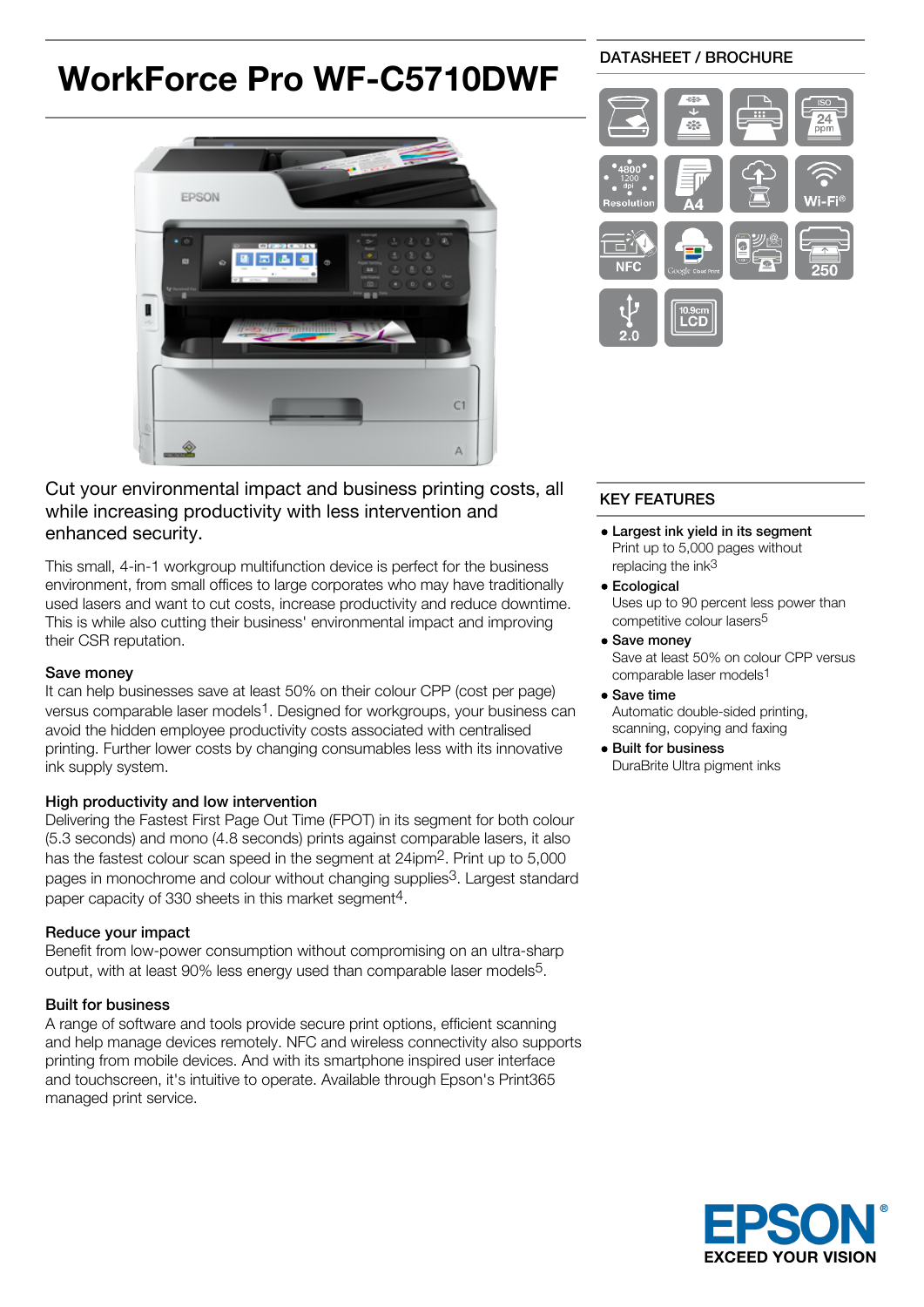### PRODUCT SPECIFICATIONS

| <b>TECHNOLOGY</b>               |                                                                                                                                                                                                                                                                                 |  |  |
|---------------------------------|---------------------------------------------------------------------------------------------------------------------------------------------------------------------------------------------------------------------------------------------------------------------------------|--|--|
| <b>Printing Method</b>          | PrecisionCore <sup>™</sup> Print Head                                                                                                                                                                                                                                           |  |  |
| <b>Nozzle Configuration</b>     | 800 Nozzles black, 800 Nozzles per colour                                                                                                                                                                                                                                       |  |  |
| <b>Minimum Droplet Size</b>     | 3.8 pl, With Variable-Sized Droplet Technology                                                                                                                                                                                                                                  |  |  |
| Ink Technology                  | DURABrite™ Ultra                                                                                                                                                                                                                                                                |  |  |
| Application                     | Office Workgroup                                                                                                                                                                                                                                                                |  |  |
| <b>All-in-One Functions</b>     | Print, Scan, Copy, Fax                                                                                                                                                                                                                                                          |  |  |
| <b>PRINT</b>                    |                                                                                                                                                                                                                                                                                 |  |  |
| First Page Out                  | Monochrome 5 Seconds, Colour 6 Seconds                                                                                                                                                                                                                                          |  |  |
|                                 | Printing Speed ISO/IEC 24734 24 pages/min Monochrome, 24 pages/min Colour                                                                                                                                                                                                       |  |  |
| <b>Duplex Printing Speed</b>    | 15 A4 pages/min Monochrome, 15 A4 pages/min Colour                                                                                                                                                                                                                              |  |  |
| <b>ISO/IEC 24734</b>            |                                                                                                                                                                                                                                                                                 |  |  |
| Maximum Printing Speed          | 34 pages/min Monochrome (plain paper), 34 pages/min Colour (plain paper)                                                                                                                                                                                                        |  |  |
| <b>Printing Resolution</b>      | 4,800 x 1,200 dpi                                                                                                                                                                                                                                                               |  |  |
| Max Duty cycle                  | 45,000 pages per month                                                                                                                                                                                                                                                          |  |  |
| Recommended Duty Cycle          | 250 - 2,500 pages per month                                                                                                                                                                                                                                                     |  |  |
| Colours                         | Black, Cyan, Yellow, Magenta                                                                                                                                                                                                                                                    |  |  |
|                                 | For detailed information on printing speeds please visit http://www.epson.eu/testing.                                                                                                                                                                                           |  |  |
| <b>SCAN</b>                     |                                                                                                                                                                                                                                                                                 |  |  |
| black)                          | Single-sided scan speed (A4 1,200 dpi 2,400 dpi (with ADF); , 24 ipm with ADF scan 200 dpi (flatbed) 5 sec. with flatbed scan                                                                                                                                                   |  |  |
| Doubled-sided scan speed        | 1,200 dpi 2,400 dpi (with ADF); , 8 ipm with ADF scan 200 dpi (flatbed)                                                                                                                                                                                                         |  |  |
| (A4 black)                      |                                                                                                                                                                                                                                                                                 |  |  |
|                                 | Single-sided scan speed (A4 1,200 dpi 2,400 dpi (with ADF); , 24 ipm with ADF scan 200 dpi (flatbed) 5 sec. with flatbed scan                                                                                                                                                   |  |  |
| colour)                         |                                                                                                                                                                                                                                                                                 |  |  |
| Doubled-sided scan speed        | 1,200 dpi 2,400 dpi (with ADF); , 8 ipm with ADF scan 200 dpi (flatbed)                                                                                                                                                                                                         |  |  |
| (A4 colour)                     |                                                                                                                                                                                                                                                                                 |  |  |
| Scanning Speed (new)            | 24 ipm (Monochrome, Single-sided, 200 dpi, ADF); 24 ipm (Colour, Single-sided, 200 dpi,<br>ADF); 8 ipm (Monochrome, Double-sided, 200 dpi, ADF); 8 ipm (Colour, Double-sided, 200<br>dpi, ADF); 5 sec/page (Monochrome, 200 dpi, Flatbed); 5 sec/page (Colour, 200 dpi, Flatbed |  |  |
|                                 | );                                                                                                                                                                                                                                                                              |  |  |
| <b>Scanning Resolution</b>      | 1,200 dpi x 2,400 dpi (Horizontal x Vertical)                                                                                                                                                                                                                                   |  |  |
| <b>Optical Resolution (ADF)</b> | 1,200 dpi (Horizontal x Vertical)                                                                                                                                                                                                                                               |  |  |
| <b>Advanced document</b>        | E-mail, FTP, Network folders, Computer (Epson Document Capture Pro), USB Memory Device                                                                                                                                                                                          |  |  |
| integration                     |                                                                                                                                                                                                                                                                                 |  |  |
| <b>Output formats</b>           | JPEG, TIFF, PDF                                                                                                                                                                                                                                                                 |  |  |
| Scanner type                    | Contact image sensor (CIS)                                                                                                                                                                                                                                                      |  |  |
| <b>FAX</b>                      |                                                                                                                                                                                                                                                                                 |  |  |
| Type of fax                     | Walk-up black and white and colour fax capability                                                                                                                                                                                                                               |  |  |
| <b>Fax Transmission Speed</b>   | Up to 33.6kbps / Approx. 3 sec/page                                                                                                                                                                                                                                             |  |  |
| Error correction mode           | CCITU/ITU Group3 fax with Error Correction Mode                                                                                                                                                                                                                                 |  |  |
| Fax speed dials (max)           | 200 names and numbers                                                                                                                                                                                                                                                           |  |  |
| Page memory                     | Up to 550 pages/ 6MB (ITU-T No. 1 chart)                                                                                                                                                                                                                                        |  |  |
| <b>Fax Functions</b>            | PC Fax, Fax to E-mail, Fax to Folder, Address Book, Delay Send, Broadcast Fax                                                                                                                                                                                                   |  |  |
| <b>COPY</b>                     |                                                                                                                                                                                                                                                                                 |  |  |
| Copy Speed                      | up to 22 ipm Black, up to 22 ipm Colour                                                                                                                                                                                                                                         |  |  |
|                                 | *Simplex ADF 600 x 600 dpi (ISO/ IEC 24735)                                                                                                                                                                                                                                     |  |  |
| Copy resolution (dpi)           | 600 x 1200                                                                                                                                                                                                                                                                      |  |  |
| Reduction / Enlargement         | 25 % - 400 %                                                                                                                                                                                                                                                                    |  |  |
| Maximum number of copies        | 999                                                                                                                                                                                                                                                                             |  |  |
| Maximum Copy Size               | A4                                                                                                                                                                                                                                                                              |  |  |
|                                 |                                                                                                                                                                                                                                                                                 |  |  |

#### **WorkForce Pro WF-C5710DWF**

## WHAT'S IN THE BOX

- Individual Ink Cartridges
- Power cable
- Driver and utilities (CD)
- Setup guide
- User manual (CD)

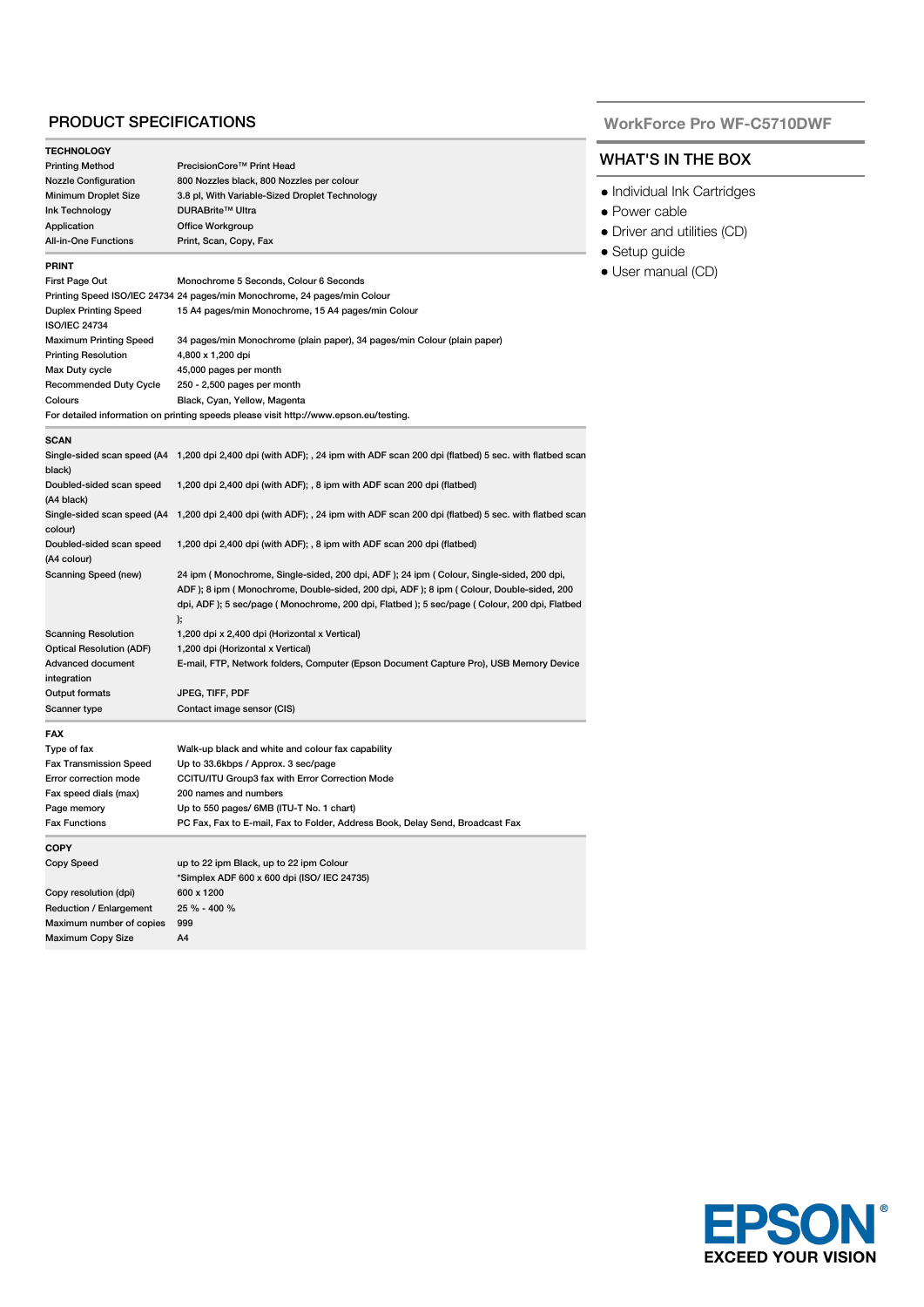## PRODUCT SPECIFICATIONS

| <b>CONNECTIVITY</b>                         |                                                                                             |
|---------------------------------------------|---------------------------------------------------------------------------------------------|
| <b>Network Printing Protocols</b>           | LPR, FTP, IPP, LPD, Port 9100, WSD, Net BIOS over TCP/IP, WSD-Print, Bonjour/Airprint       |
| Network Management                          | HTTP, DHCP, BOOTP, APIPA, DDNS, mDNS, SNTP, SLP, WSD, LLTD, SMTP, POP3, IEEE                |
| Protocols                                   | 802.1X, ARP, GARP, ICMP, IGMP, DCHP, HTTPS, XMPP, LDAP, LDAPS, SNMP 1.0, SNMP               |
|                                             | 2.0c, SNMP 3.0, SNMP Trap                                                                   |
| <b>Network Scanning Protocols</b>           | NetBIOS over TCP/IP, WSD-Scan, Bonjour/Airprint, FTP                                        |
| Interfaces                                  | Wireless LAN IEEE 802.11b/g/n, Wi-Fi Direct, USB 1.1 Type A (2x), Hi-Speed USB - compatible |
|                                             | with USB 2.0 specification, Ethernet Interface (1000 Base-T/ 100-Base TX/ 10-Base-T), Near  |
|                                             | <b>Field Communication (NFC)</b>                                                            |
| <b>WLAN Security</b>                        | WEP 64 Bit, WEP 128 Bit, WPA PSK (AES), WPA2 PSK (AES)                                      |
| <b>Network Protocols</b>                    | TCP/IPv4, TCP/IPv6, TCP, HTTP, IPv4, IPv6, IPSEC, SSL/TLS                                   |
|                                             |                                                                                             |
| <b>PAPER / MEDIA HANDLING</b>               |                                                                                             |
| Paper Formats                               | C4 (Envelope), Legal, A6, A5, B5, Letter, 9 x 13 cm, 10 x 15 cm, 13 x 18 cm, A4, B6, C5     |
|                                             | (Envelope), No. 10 (Envelope), User defined, C6 (Envelope), DL (Envelope)                   |
| <b>Automatic Document Feeder</b>            | 50 pages                                                                                    |
| Compatible Paper Weight                     | 64 g/m <sup>2</sup> - 256 g/m <sup>2</sup>                                                  |
| Duplex                                      | Yes                                                                                         |
| <b>Standard Paper input</b>                 | 250 Sheets Standard, 80 Sheets MP tray, 500 Sheets paper tray                               |
| <b>Output Tray Capacity</b>                 | 150 Sheets                                                                                  |
| Standard paper tray(s)                      | 80-Sheet Multi-Purpose Tray, 250-sheet paper tray                                           |
| Optional paper tray(s)                      | 500-Sheet paper tray                                                                        |
| Maximum paper input                         | 830                                                                                         |
| Rear paper path (special                    | Yes                                                                                         |
| media)                                      |                                                                                             |
| Number of paper trays                       | 2                                                                                           |
| <b>PAPER FEED RASF</b>                      |                                                                                             |
| Paper Input Name                            | <b>RASF</b>                                                                                 |
|                                             |                                                                                             |
| <b>Paper Formats</b><br><b>Custom sizes</b> | A4, A5, A6, C4 (Envelope), DL (Envelope), Letter, Postcard, User defined, Legal             |
|                                             | Min 64x 127 mm to Max 216x 60,000 mm                                                        |
| Compatible paper weight                     | 64 g/m <sup>2</sup> - 256 g/m <sup>2</sup>                                                  |
| Paper Capacity 1                            | 80 Sheets of Plain Paper, Postcards, Glossy paper, Envelopes, Labels, 80gsm                 |
| Media type                                  | Plain Paper, Recycled Paper, Colour Paper, Letterhead, Glossy Photo Paper                   |
| <b>PAPER FEED C1</b>                        |                                                                                             |
| Paper Input Name                            | C1                                                                                          |
| <b>Paper Formats</b>                        | A4, A5, A6, Letter                                                                          |
| Custom sizes                                | Min 89x 127 mm to Max 216x 356 mm                                                           |
| Compatible paper weight                     | 64 g/m <sup>2</sup> - 160 g/m <sup>2</sup>                                                  |
| Paper Capacity 1                            | 250 Sheets of Plain Paper, Envelopes, 80gsm                                                 |
| Media type                                  | Plain Paper, Recycled Paper, Colour Paper, Letterhead                                       |
|                                             |                                                                                             |
| <b>PAPER FEED C2</b>                        |                                                                                             |
| Paper Input Name                            | C2                                                                                          |
| <b>Paper Formats</b>                        | A4, Letter                                                                                  |
| <b>Custom sizes</b>                         | Min 100x 148 mm to Max 216x 356 mm                                                          |
| Compatible paper weight                     | 64 g/m <sup>2</sup> - 160 g/m <sup>2</sup>                                                  |
| Paper Capacity 1                            | 500 Sheets of Plain Paper, 80gsm                                                            |
| Media type                                  | Plain Paper, Recycled Paper, Colour Paper, Letterhead                                       |
| PAPER FEED DUPLEX                           |                                                                                             |
| Paper Input Name                            | Duplex                                                                                      |
| Paper Formats                               | A4, A5, A6, B5, B6, Letter, HLT, Legal, Executive                                           |
| <b>Custom sizes</b>                         | Min 148x 210 mm to Max 216x 297 mm                                                          |
| Compatible paper weight                     | 64 g/m <sup>2</sup> - 160 g/m <sup>2</sup>                                                  |
| Media type                                  | Plain Paper, Recycled Paper, Colour Paper, Letterhead                                       |